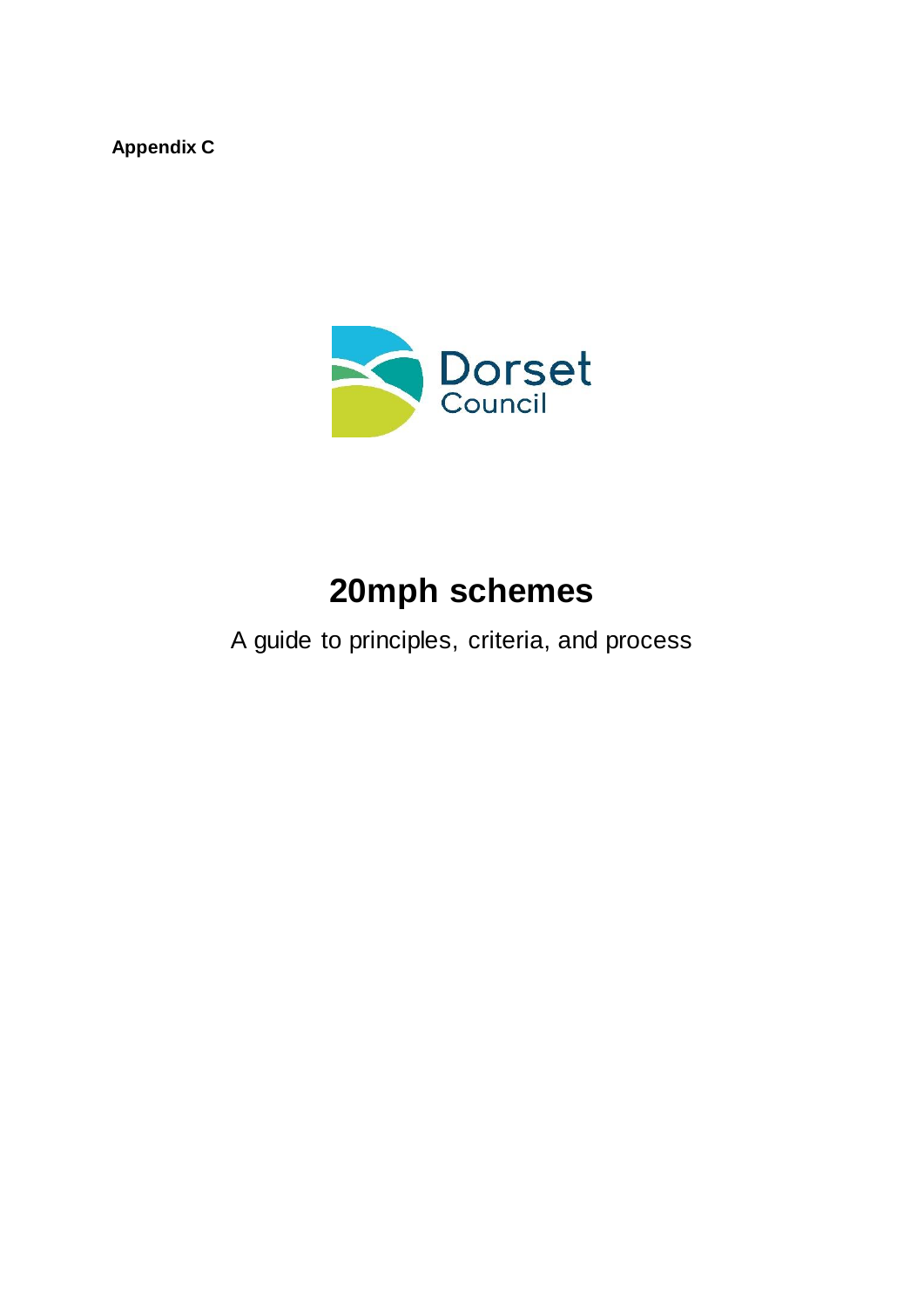#### **Purpose**

Dorset Council supports in principle the introduction of 20mph speed limits and zones where appropriate to do so.

This document sets out the background to such limits and the criteria that the Council will use to consider whether to introduce such limits and how potential schemes would be prioritised across the county.

The focus of this document outlines the context and process by which requests for 20mph limits or zones are assessed and, where applicable, prioritised.

Dorset Council's highways service will proactively identify and install 20mph schemes as part of highway improvement schemes such as town/village realm enhancements.

Dorset Council will also actively promote the installation of 20mph schemes, where appropriate, on new residential developments. Such developments have long been designed in such a way to encourage speeds at or below 20mph. Where practical, the extent of a 20mph scheme associated with a new development should look to include any adjoining residential areas to ensure consistency in a residential area.

#### **Background**

The Department for Transport (DfT) has encouraged highway authorities to introduce 20mph limits in urban areas and village streets that are primarily residential.

For speed limit changes to be considered by Dorset Council a formal request should be received from either the local Dorset Councillor and/or the parish/town Council via the Community Highways Team.

DfT criteria underpins all speed limit reduction requests. The main reference document is [DfT circular 01/2013 'Setting Local Speed Limits'.](https://www.gov.uk/government/publications/setting-local-speed-limits/setting-local-speed-limits)

Traffic authorities can, over time, introduce 20mph speed limits or zones on major streets where there are, or could be a significant number of journeys on foot or by bike. Associated benefits of such limits/zones should outweigh any associated disadvantage of longer journey times for motorised traffic.

This is in addition to residential streets in cities, towns and villages, particularly where the streets are being used by people on foot and on bicycles, there is community support and the characteristics of the street are suitable.

Where they do so, general compliance needs to be achievable without an excessive reliance on enforcement.

The standard speed limit in urban areas is 30 mph, which represents a balance between mobility and safety factors. However, for residential streets and other town and city streets with high pedestrian and cyclist movement, local traffic authorities should consider the use of 20 mph schemes.

It may also be appropriate to consider 20 mph limits or zones in built-up village streets which are primarily residential in nature, or where pedestrian and cyclist movements are high. Such limits should not, however, be considered on roads with a strategic function or where the movement of motor vehicles is the primary function.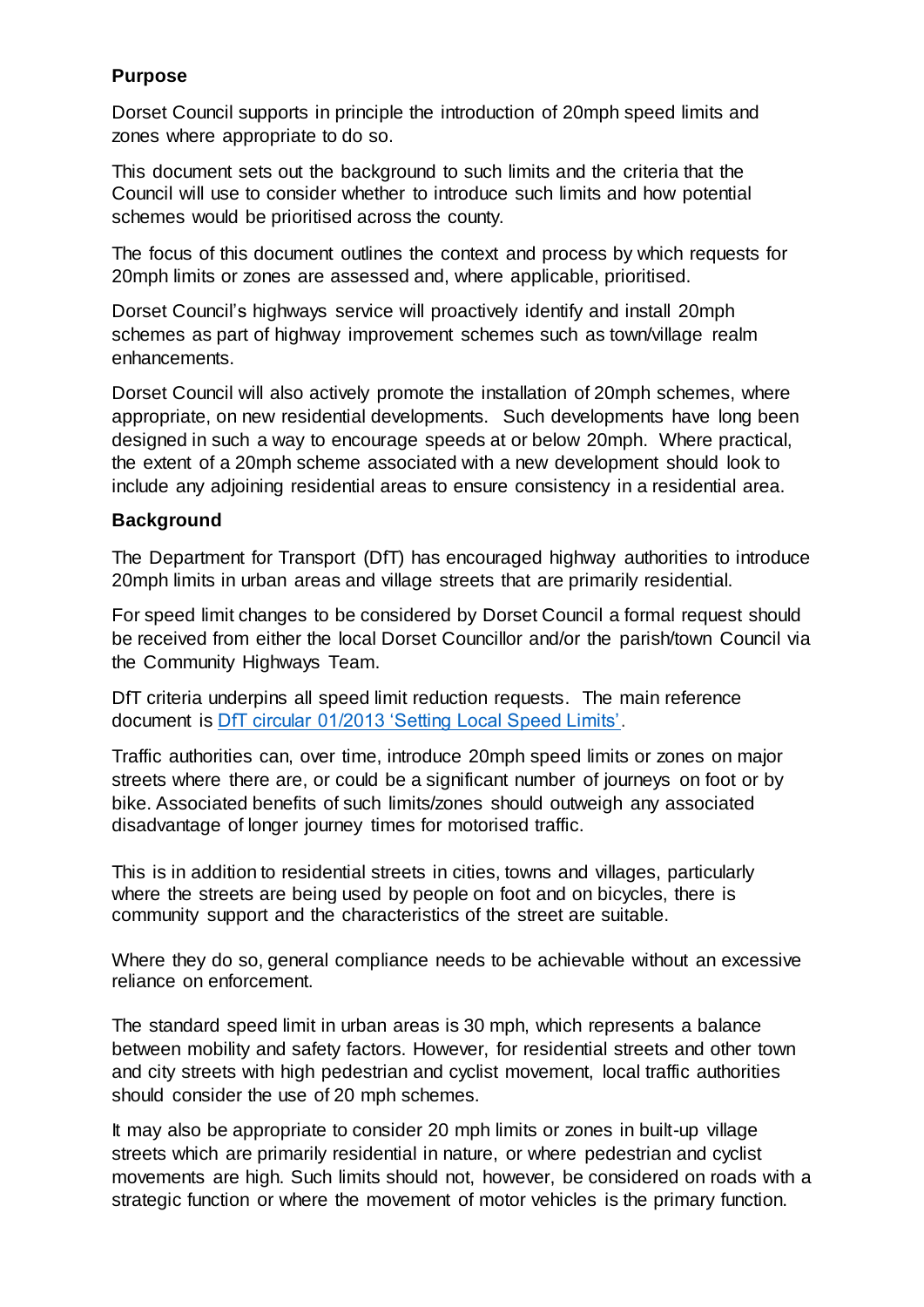#### **Threshold criteria for initial consideration of potential 20mph schemes**

DfT's criteria for setting speed limits is a key consideration when reviewing all speed limit reduction requests.

The underlying aim should be to achieve a 'safe' distribution of speeds. The key factors that should be taken into account in any decisions on local speed limits are:

- history of collisions
- road geometry and engineering
- road function
- composition of road users (including existing and potential levels of vulnerable road users)
- existing traffic speeds
- road environment

The Council will evaluate 20mph schemes against this methodology on a location by location basis.

As a general rule, unless in exceptional circumstances, locations will **not** be considered for 20mph schemes where any of the following apply:

**A. they are on A or B class roads;** an exceptional circumstance could be a town centre where there will be high levels of pedestrian and cycle movement and the strategic movement of traffic is no longer the priority.

**B. they have existing mean average speeds above 30 mph;** DfT guidance states that 20mph schemes should be self-enforcing. Where existing traffic speeds are notably higher than 20mph, compliance will very likely be poor and therefore the benefits sought not realised.

**C. there is no significant community support as assessed by the local Dorset Council Ward Member;** in assessing community support, Councillors should review the views of town/parish councils and local residents and best ensure that there is broad consensus.

Locations will be considered for 20 mph limits or zones if three out of four of the following criteria are met:

**1. current mean speeds are at or below 24 mph;** unless in exceptional circumstances town/parish councils should pay for traffic surveys to take place. The number of surveys required will depend upon the extent of the proposed 20mph scheme. Location of surveys to be discussed with local Community Highways Team before taking place to best ensure suitable evidence. To request a traffic survey please email [trafficsurveys@dorsetcouncil.gov.uk.](mailto:trafficsurveys@dorsetcouncil.gov.uk) 

#### **2. there is a depth of residential development and evidence of pedestrian and cyclist movements within the area;**

**3. there is a record of injury collisions (based on police collision data) within the area within the last five years;** in exceptional circumstances evidence of a series of damage only or near misses could be taken into account on a case by case basis.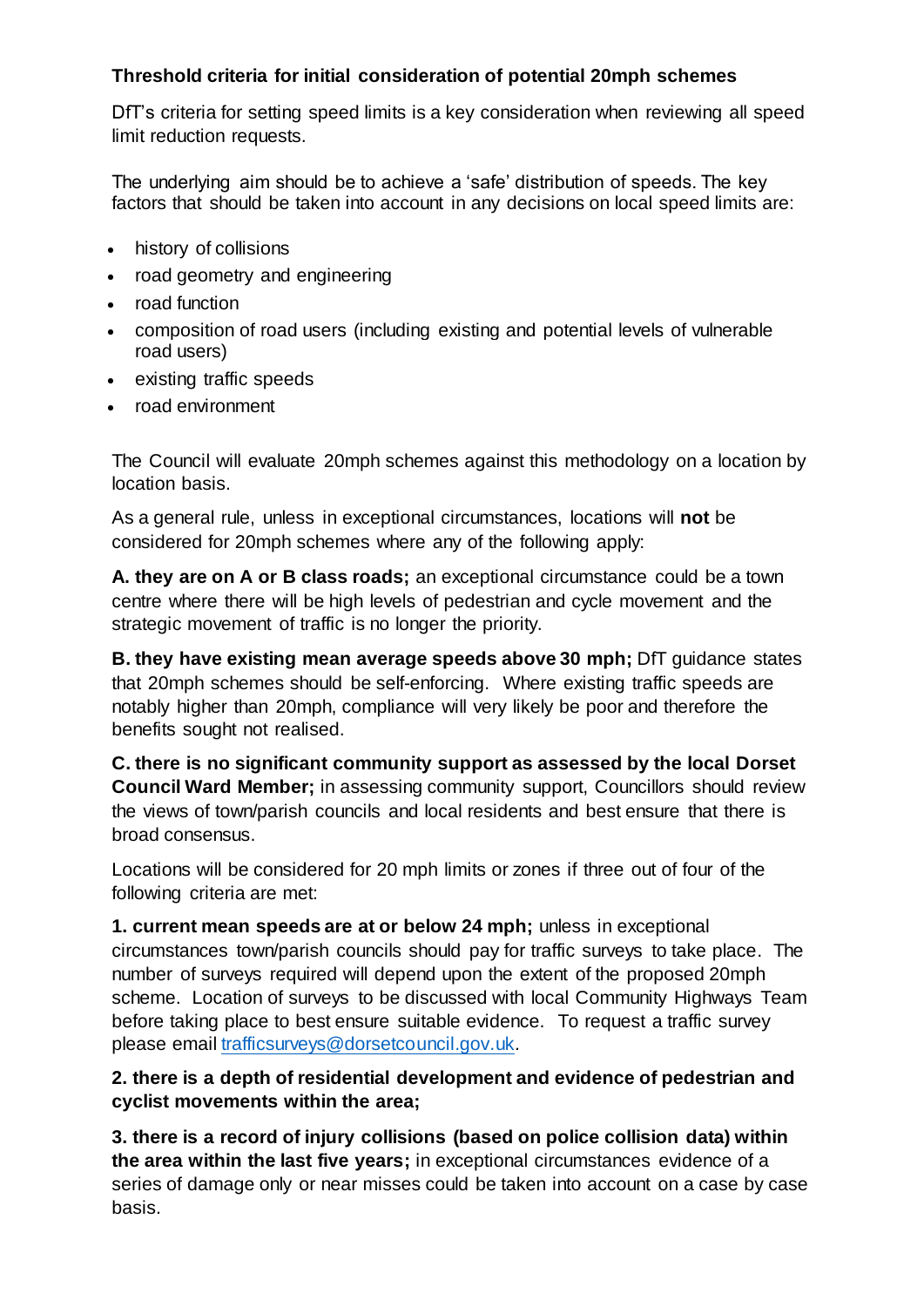#### [Road traffic collision map -](https://www.dorsetcouncil.gov.uk/roads-highways-maintenance/road-safety/road-traffic-collision-map.aspx) Dorset Council

#### **4. Exceptional circumstances evidenced by the parish/town council;**

communities are encouraged to provide reasons in addition to criteria 1, 2 and 3. Exceptional in this context means being different from the norm, it does not mean something that would be designed to exclude and these reasons will be reviewed against [DfT guidance.](https://www.gov.uk/government/publications/setting-local-speed-limits/setting-local-speed-limits#section-1-introduction)

The threshold criteria have been selected as they best represent DfT's guidance for setting 20mph schemes. Full DfT guidance will be considered throughout the initial threshold assessment. A copy of the threshold assessment is shown at Appendix A.

Locations within conservation areas and other areas of high visual amenity will not normally be considered suitable for signed only 20mph limits unless adverse visual impact is minimal. In these areas any 20mph restrictions will normally be through 20mph zones.

Dorset Council aims to ensure that any 20mph schemes have the maximum benefit for the effected communities, such as:

- the promotion of healthier lifestyles
- sustainability and environmental benefits
- improvements to the social interaction and economic wellbeing of an area

The above points are important considerations alongside:

- reduction of collisions
- regulation of traffic speeds

With these factors in mind a Priority Criteria Matrix incorporating these factors will be used to prioritise schemes that meet the initial threshold assessment using a scoring and weighting mechanism. A copy of the matrix is shown in Appendix B.

#### **Prioritising criteria**

Potential 20mph schemes that meet the threshold assessment will be prioritised against a series of weighted criterion. This process is to best ensure that 20mph schemes with the greatest need and/or likely benefit will be prioritised.

Dorset Council will allocate a budget to deliver the highest priority schemes.

#### **Town/Parish Council funded 20mph schemes**

Should threshold assessment be met for a 20mph scheme but is scored as a low priority, town/parish councils may be eligible to apply to fund the installation.

Information and criteria for town/parish funded 20mph schemes can be found at Appendix C.

#### **How to request a 20mph scheme**

For speed limit changes to be considered by Dorset Council a formal application should be received from either the local Dorset Councillor and/or the parish/town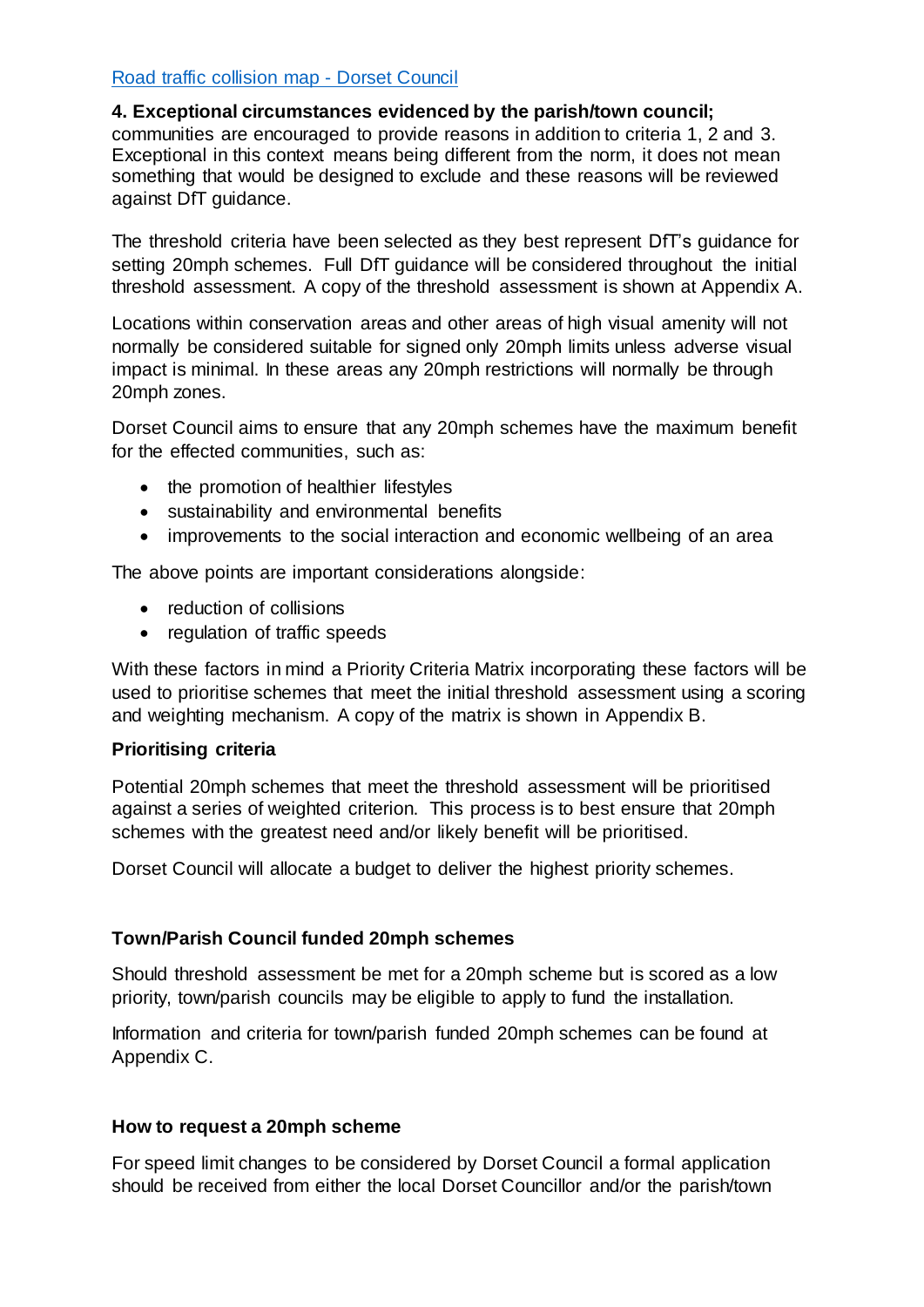council. The form at Appendix D should be completed to support the request and submitted to the Road Safety Team [roadsafety@dorsetcouncil.gov.uk](mailto:roadsafety@dorsetcouncil.gov.uk)

#### **Appendix A**

#### **Threshold Criteria - 20mph Speed Limit**

| 2              |                                                                                                           |                                |               |        |       |
|----------------|-----------------------------------------------------------------------------------------------------------|--------------------------------|---------------|--------|-------|
|                | <b>Road Class</b>                                                                                         |                                |               |        |       |
| $\overline{2}$ | <b>Current speed limit:</b>                                                                               |                                |               |        |       |
| 3              | Does Town / Parish support request? (Yes / No)                                                            |                                |               |        |       |
| 4              | Depth of residential development and evidence<br>of pedestrian and cyclist movements                      |                                |               |        |       |
| 5              | <b>Mean Speeds 85%ile</b><br>20mph and below<br>21 - 24mph<br>25 - 29mph<br>30 - 34mph<br>35mph and above | Confirm mean speed from survey |               |        |       |
| 6              | <b>Relevant Collisions (Last 5 years based on</b><br><b>Collision Explorer data)</b>                      | <b>Number</b>                  | <b>Points</b> | Weight | Total |
|                | Fatal                                                                                                     |                                | 5             | 10     |       |
|                | Serious injury                                                                                            |                                | 3             | 5      |       |
|                | Slight injury                                                                                             |                                | 1             | 1      |       |

### **Exceptional circumstances evidenced by the**

7 **Parish/Town council (please attach evidence)**

#### 8 **CHO observations (please keep factual)**

Free text area to consider: relevant local conditions including local amenities i.e. school, shops, church? Duration of problem, scheme complexity, any concerns that 20mph could create potential frustration to motor vehicle users, any other potential inadvertent risk from proposed scheme? Is Community Speed Watch active or planned at sight? Is scheme within conservation area or other area of high visual amenity. Have other mitigations i.e. lines and signage, SID been considered?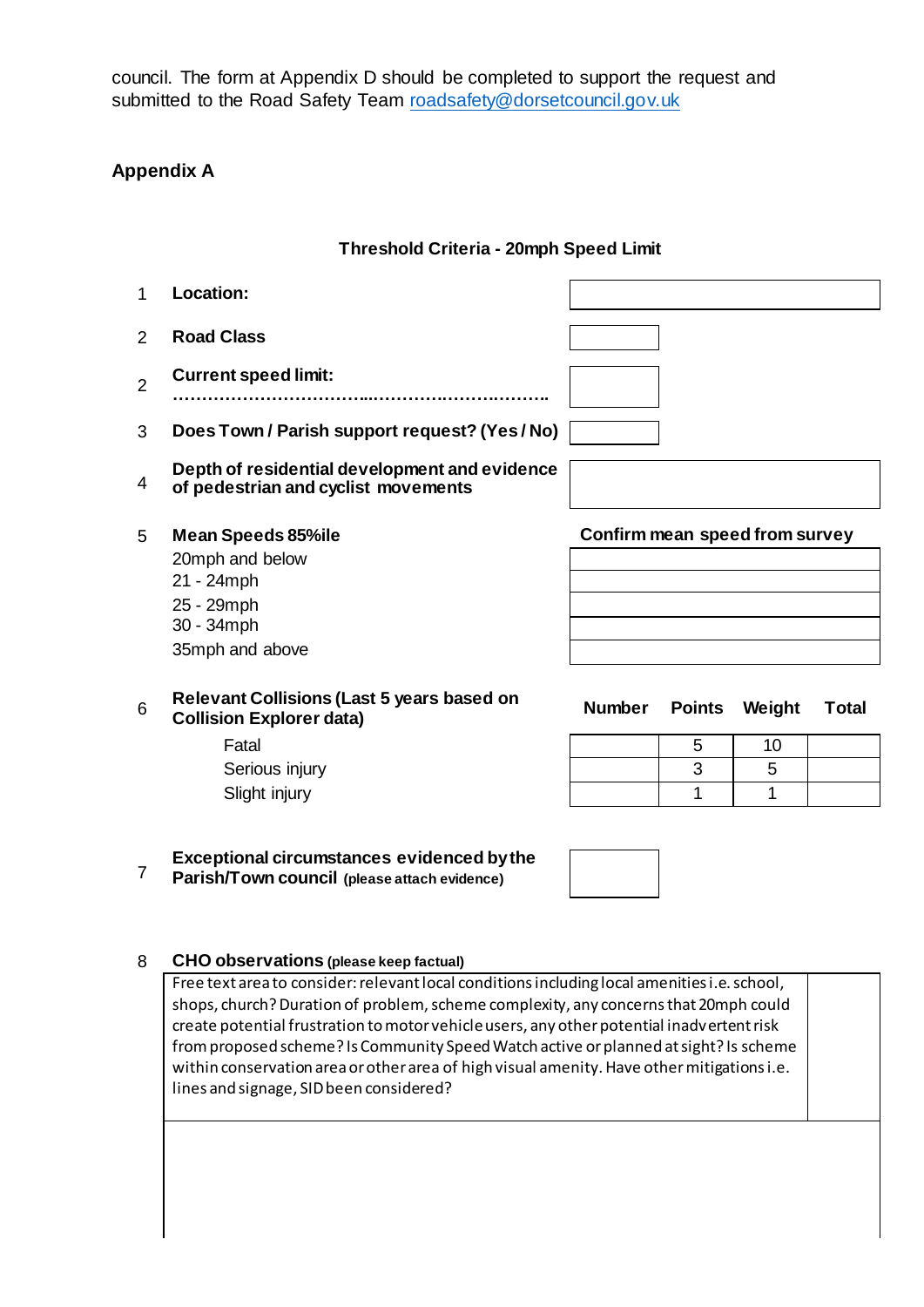**Please forward document and application form to Road Safety Team for review at roadsafety@dorsetcouncil.gov.uk**

**Signature:** 

**Name of Community Highways Team Officer: Date:** 

9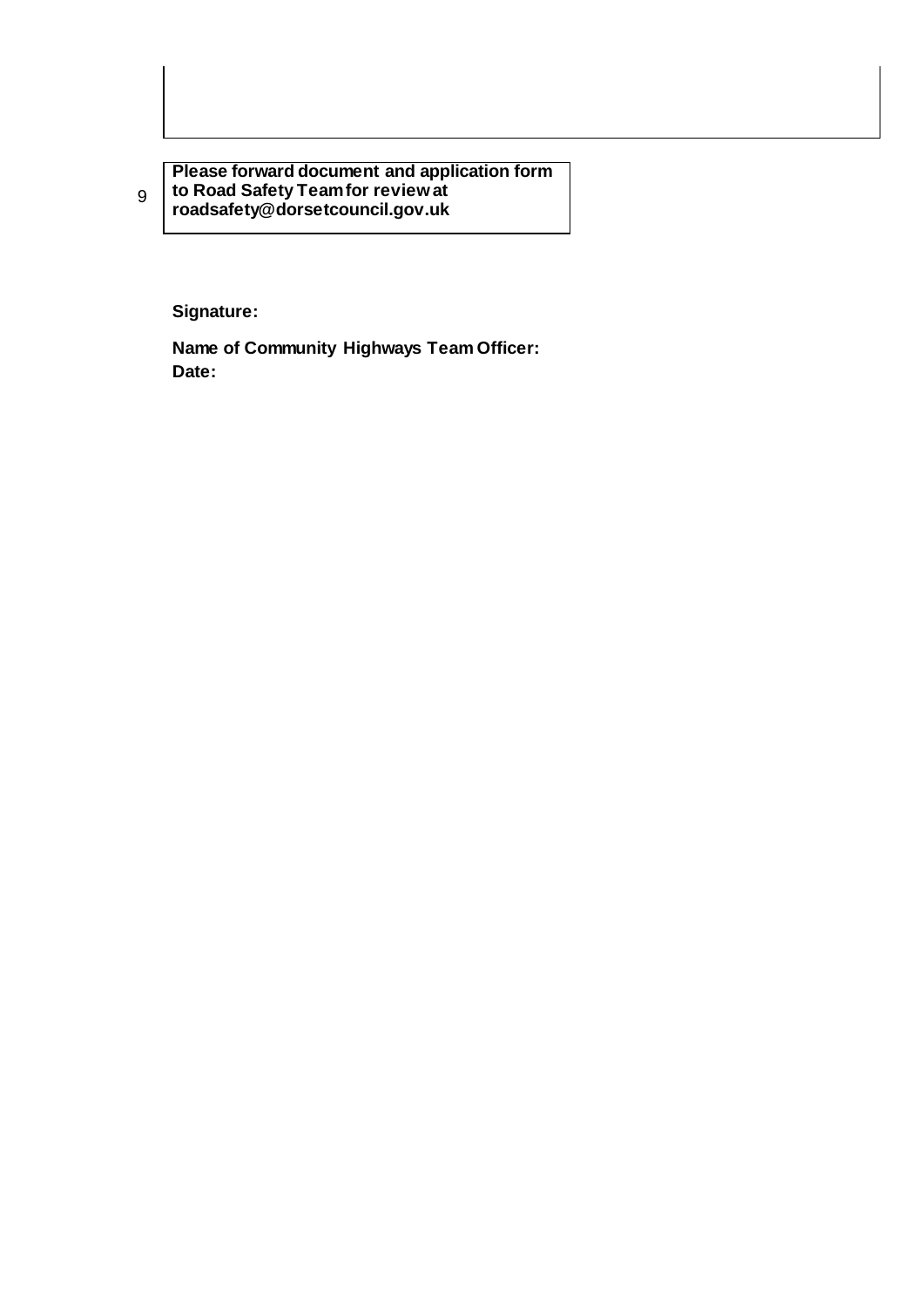## **Priority Criteria Matrix – 20mph limit**

| <b>Criterion</b>                                     | <b>Definition</b>                                                                                                                                | Low score (0-3)                                                         | Mid score (4-7)                                                        | High Score (8-10)                                            | <b>Weighting (1-5)</b> |
|------------------------------------------------------|--------------------------------------------------------------------------------------------------------------------------------------------------|-------------------------------------------------------------------------|------------------------------------------------------------------------|--------------------------------------------------------------|------------------------|
| <b>Injury collision history</b>                      | Relevant fatal or injury collision<br>recorded by the police. Latest<br>available five year period to be used                                    | No collisions per mile<br>within last five years                        | 1-3 collisions per mile<br>within last five years                      | 4+ collisions per mile<br>recorded within last five<br>years | 5                      |
| Relevant damage only/near<br>miss reports            | Reports of damage only/near miss<br>collision reported online via 'report a<br>collision online' form                                            | No collisions per mile<br>within last five years                        | $1-3$ collisions per mile<br>within last five years                    | 4+ collisions per mile<br>recorded within last five<br>years |                        |
| <b>Conservation area</b>                             | Designated conservation area by<br>Dorset Council                                                                                                | No designated area<br>with little architectural<br>or historic interest | Not designated but<br>with some architectural<br>and historic interest | Designated conservation<br>area                              | $\overline{2}$         |
| <b>Deprived areas</b>                                | Index of multiple deprivation (IMD).<br>National ranking (2010) by Lower<br>Super Output Area (LSOA)                                             | $25,000+$                                                               | $10,000 - 25,000$                                                      | 0 to 10,000                                                  | 3                      |
| Police support                                       | The formal view from Dorset Police<br>Road Safety Officers on any scheme                                                                         | Objection or little<br>support                                          | Some support but with<br>reservations                                  | Full support                                                 | $\overline{2}$         |
| <b>Potential for active travel</b>                   | Evidence of either high active travel<br>(AT) commuting or that these is<br>considerable potential. Source:<br>Propensity to Cycle Tool pct.bike | <b>Existing AT commute</b><br>$<$ 10%, potential $<$ 20%                | <b>Existing AT commute</b><br>10-25%, potential 20-<br>35%             | <b>Existing AT commute</b><br>>25%, potential >35%           |                        |
| <b>Proximity to school</b>                           | Distance to nearest school from extent<br>of requested zone                                                                                      | >1km from a school                                                      | <1km from a school                                                     | <800m from a school                                          | $\overline{2}$         |
| Active school travel usage at<br>schools in the area | Reported levels of active travel to/from<br>school. Source: Propensity to Cycle<br>Tool (school travel) pct.bike                                 | <30% active travel rate                                                 | Between 30% and<br>40% active travel rates                             | >40% active travel rates                                     | 2                      |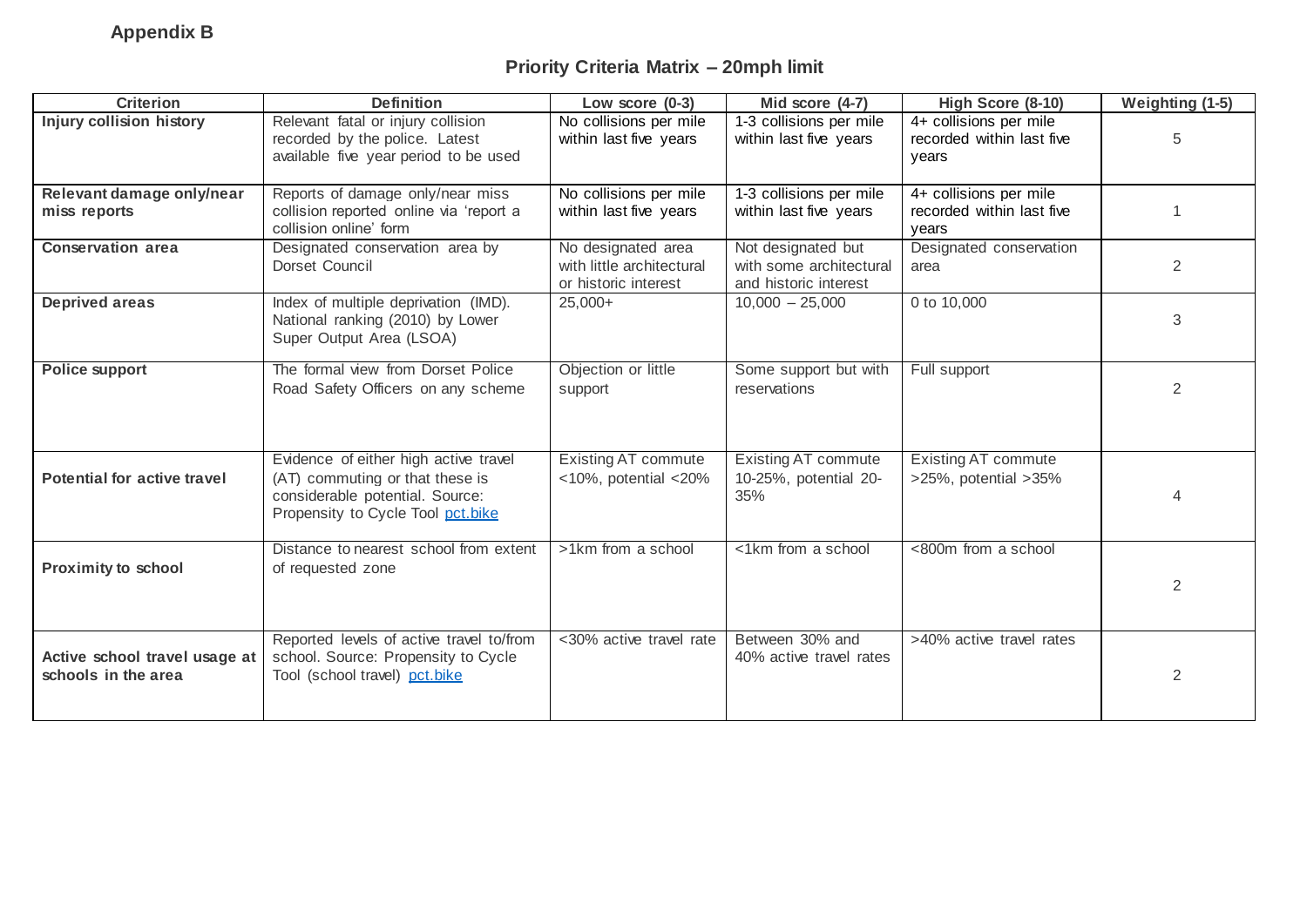#### **Appendix C**

#### **Town/Parish Council funded 20mph schemes**

Dorset Council will be promoting 20mph schemes within the capital programme where they reach sufficient priority. Town and parish councils could promote schemes in urban areas or built-up village streets not included in the Council's programme.

It is assumed that the requested area has met the **threshold assessment** in Dorset Council's principles and criteria for 20mph schemes.

Department for Transport (DfT) guidance on setting local speed limits states: "the full range of management measures should always be considered before a new speed limit is introduced".

Communities considering a 20mph scheme are encouraged to establish a Community Speed Watch (CSW) as a way of gaining evidence of existing speeds and encouraging improved compliance with the speed limit.

Details of how to set up a Community Speed Watch team can be found on Dorset Police's website:

#### [Community Speed Watch | Dorset Road Safety](https://www.dorsetroadsafe.org.uk/enforcement-operations/community-speed-watch/)

An active community speed watch team should be in place for at least 12 months. This is to demonstrate a clear commitment from within the community. If, after 12 months there is still a wish to request a 20mph scheme the town or parish council should be able to demonstrate wide community support for the proposed 20mph scheme. This can be achieved by carrying out a survey of residents. It is important that there is a high level of community support as the installation of any 20mph scheme will involve a statutorily required period of formal public consultation costing a maximum of £1000 (cost of two public adverts).

A threshold level of support from 60% of households effected by the proposed 20mph scheme is required. Community support is included as an important consideration throughout DfT guidance for setting local speed limits.

Key points for consideration:

- A community speed watch team to have been active in the community for a minimum of 12 months
- 60% of households within the proposed 20mph scheme are supportive
- Should physical traffic calming measures be needed, support from Dorset Police is required
- All signage and any engineering measures should be erected/constructed using materials compliant with relevant regulations
- The requirements of the Road Traffic Regulation Act 1984 must be met so that the 20mph scheme is legal
- Full costs of investigation, design and implementation and future maintenance should be met by the town/parish council. Future maintenance being paid for as a single payment commuted sum
- There is a risk of abortive expenditure the Speed Limit Order process includes unavoidable advertising costs associated with the statutorily required period of public consultation. Should objections to the proposed 20mph scheme be received and upheld by Dorset Council's relevant area Planning Board the scheme may not proceed to **installation**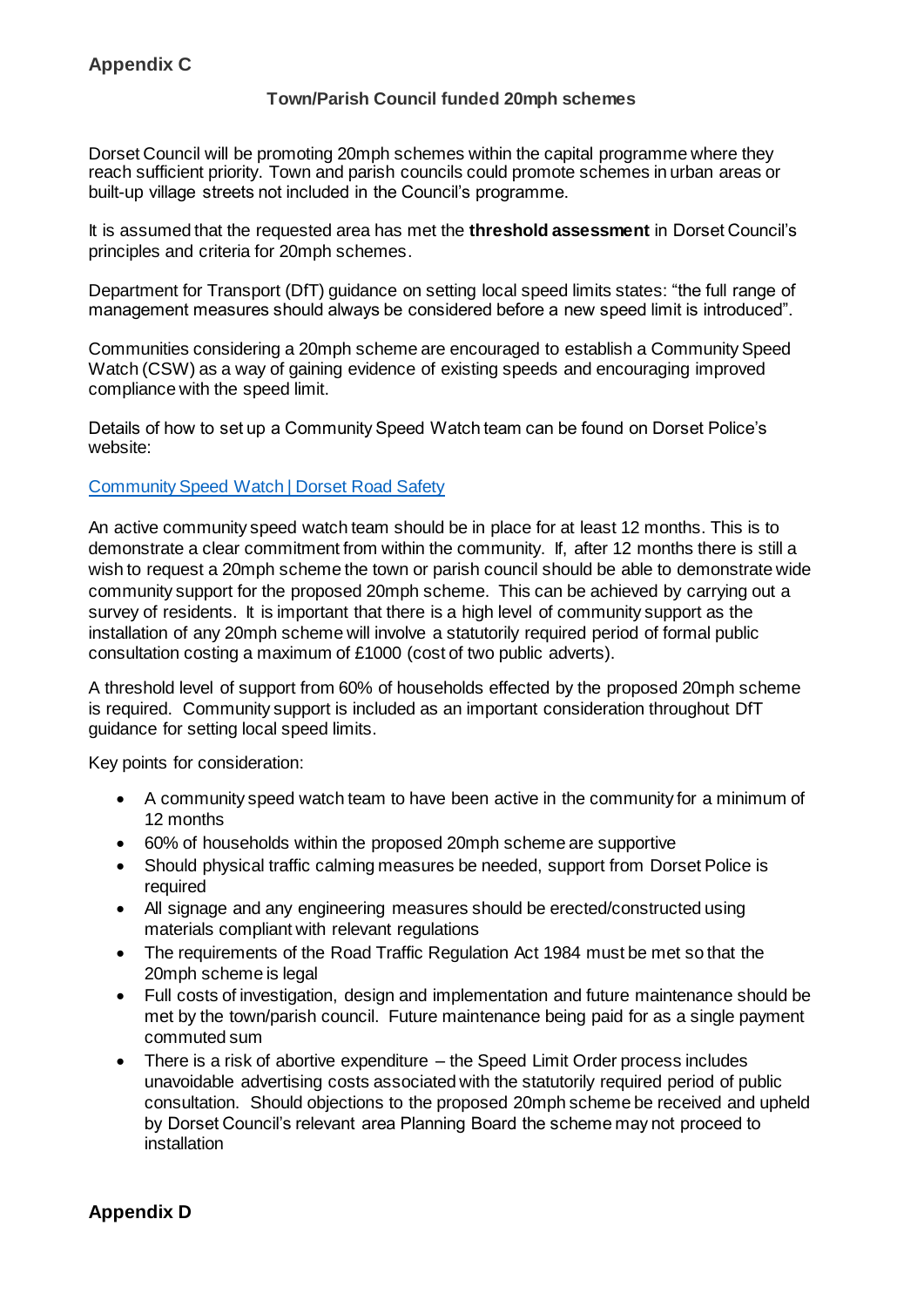

#### **20mph Scheme - Application Request Form**

This form is to be completed and submitted by Town/Parish Council only to Dorset Council's Road Safety Team [roadsafety@dorsetcouncil.gov.uk.](mailto:roadsafety@dorsetcouncil.gov.uk)

Please consider Dorset Council's guide to principles, criteria, and process before submitting application 20mph Schemes - [Principles and Criteria.docx.](20mph%20Schemes%20-%20Principles%20and%20Criteria.docx) Evidence of meeting the must be provided. Please consider including a map with the application to help identify the scope of the scheme.

Please note all boxes can be expanded.

| Location                                                                                                                                                                                                                                                                                                                                                                                                                                                                                                                                                                             |  | Town / Parish<br>Council / Local<br><b>Dorset Council</b><br>Ward member |  |  |  |  |
|--------------------------------------------------------------------------------------------------------------------------------------------------------------------------------------------------------------------------------------------------------------------------------------------------------------------------------------------------------------------------------------------------------------------------------------------------------------------------------------------------------------------------------------------------------------------------------------|--|--------------------------------------------------------------------------|--|--|--|--|
| Description of<br>community<br>concern and<br>expected outcome<br>of a 20mph<br>scheme                                                                                                                                                                                                                                                                                                                                                                                                                                                                                               |  |                                                                          |  |  |  |  |
| <b>Request Date</b>                                                                                                                                                                                                                                                                                                                                                                                                                                                                                                                                                                  |  |                                                                          |  |  |  |  |
| Completion of this form does not automatically imply that the requested 20mph scheme<br>1.<br>will be progressed.<br>Dorset Council's Road Safety Team will coordinate all applications and work with Local<br>2.<br>Community Highways Team to confirm if request meets the principles for assessing<br>20mph scheme requests. If declined reason will be given. If meets principles, the<br>application will undergo a priority scoring assessment.<br>By submitting this form the parish/town council grants access to relevant traffic survey<br>3.<br>data for detailed review. |  |                                                                          |  |  |  |  |
| <b>Road Hierarchy - Exceptional circumstances</b>                                                                                                                                                                                                                                                                                                                                                                                                                                                                                                                                    |  |                                                                          |  |  |  |  |
| If the requested area includes A or B class roads, please explain any 'exceptional<br>circumstances' – examples provided in the 20mph Schemes - Principles and Criteria.docx<br>document. Reasoning to be reviewed by Dorset Council's Road Safety Team - this forms part<br>of the 'threshold criteria' assessment.                                                                                                                                                                                                                                                                 |  |                                                                          |  |  |  |  |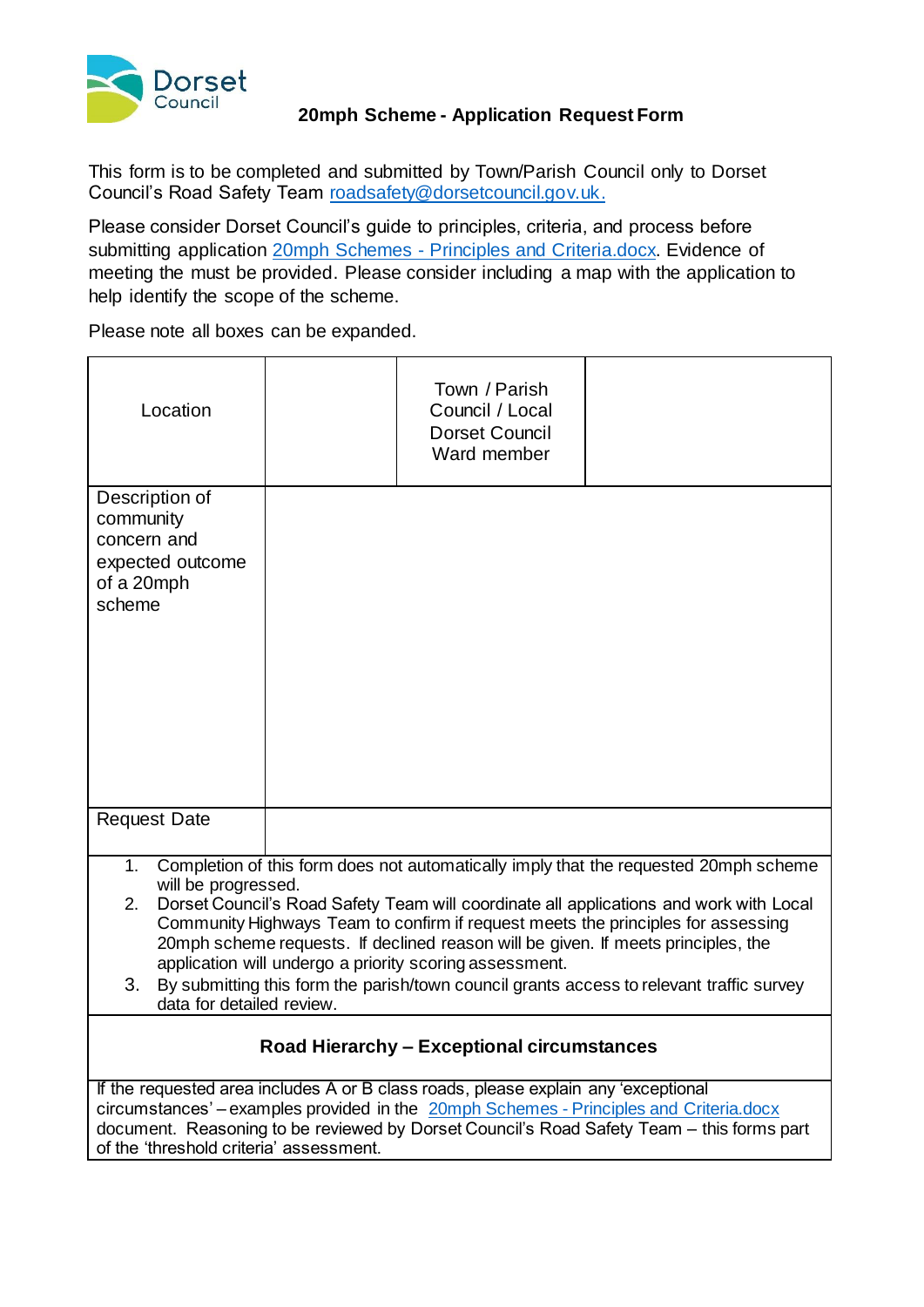|                                                                                                                                                                                                                                                                                                                    |                                                                                                                                                                                                                                       |         |  | <b>Injury Collision History</b> |  |  |       |  |
|--------------------------------------------------------------------------------------------------------------------------------------------------------------------------------------------------------------------------------------------------------------------------------------------------------------------|---------------------------------------------------------------------------------------------------------------------------------------------------------------------------------------------------------------------------------------|---------|--|---------------------------------|--|--|-------|--|
|                                                                                                                                                                                                                                                                                                                    | Number of injury collision reported in area requested within the last 5 years. Detail to be<br>reviewed by Dorset Council's Road Safety Team for priority scoring purposes. This forms part of<br>the 'threshold criteria' assessment |         |  |                                 |  |  |       |  |
| Fatal                                                                                                                                                                                                                                                                                                              |                                                                                                                                                                                                                                       | Serious |  | Slight                          |  |  | Total |  |
|                                                                                                                                                                                                                                                                                                                    | Damage only and Near Miss reports                                                                                                                                                                                                     |         |  |                                 |  |  |       |  |
| form                                                                                                                                                                                                                                                                                                               | Damage only/near miss collisions reported to the parish/town council – please describe<br>incidents and location below. Reports can also be submitted via the report a collision online                                               |         |  |                                 |  |  |       |  |
|                                                                                                                                                                                                                                                                                                                    |                                                                                                                                                                                                                                       |         |  |                                 |  |  |       |  |
|                                                                                                                                                                                                                                                                                                                    |                                                                                                                                                                                                                                       |         |  |                                 |  |  |       |  |
|                                                                                                                                                                                                                                                                                                                    |                                                                                                                                                                                                                                       |         |  |                                 |  |  |       |  |
|                                                                                                                                                                                                                                                                                                                    |                                                                                                                                                                                                                                       |         |  |                                 |  |  |       |  |
|                                                                                                                                                                                                                                                                                                                    |                                                                                                                                                                                                                                       |         |  |                                 |  |  |       |  |
|                                                                                                                                                                                                                                                                                                                    |                                                                                                                                                                                                                                       |         |  |                                 |  |  |       |  |
| <b>Traffic speed data</b>                                                                                                                                                                                                                                                                                          |                                                                                                                                                                                                                                       |         |  |                                 |  |  |       |  |
| Parish/Town Council required to commission traffic surveys - location and number of sites to be<br>determined on a case by case basis by Dorset Council's Road Safety Team in coordination with<br>Community Highways Team, up to a maximum of 4 sites. This forms part of the 'threshold<br>criteria' assessment. |                                                                                                                                                                                                                                       |         |  |                                 |  |  |       |  |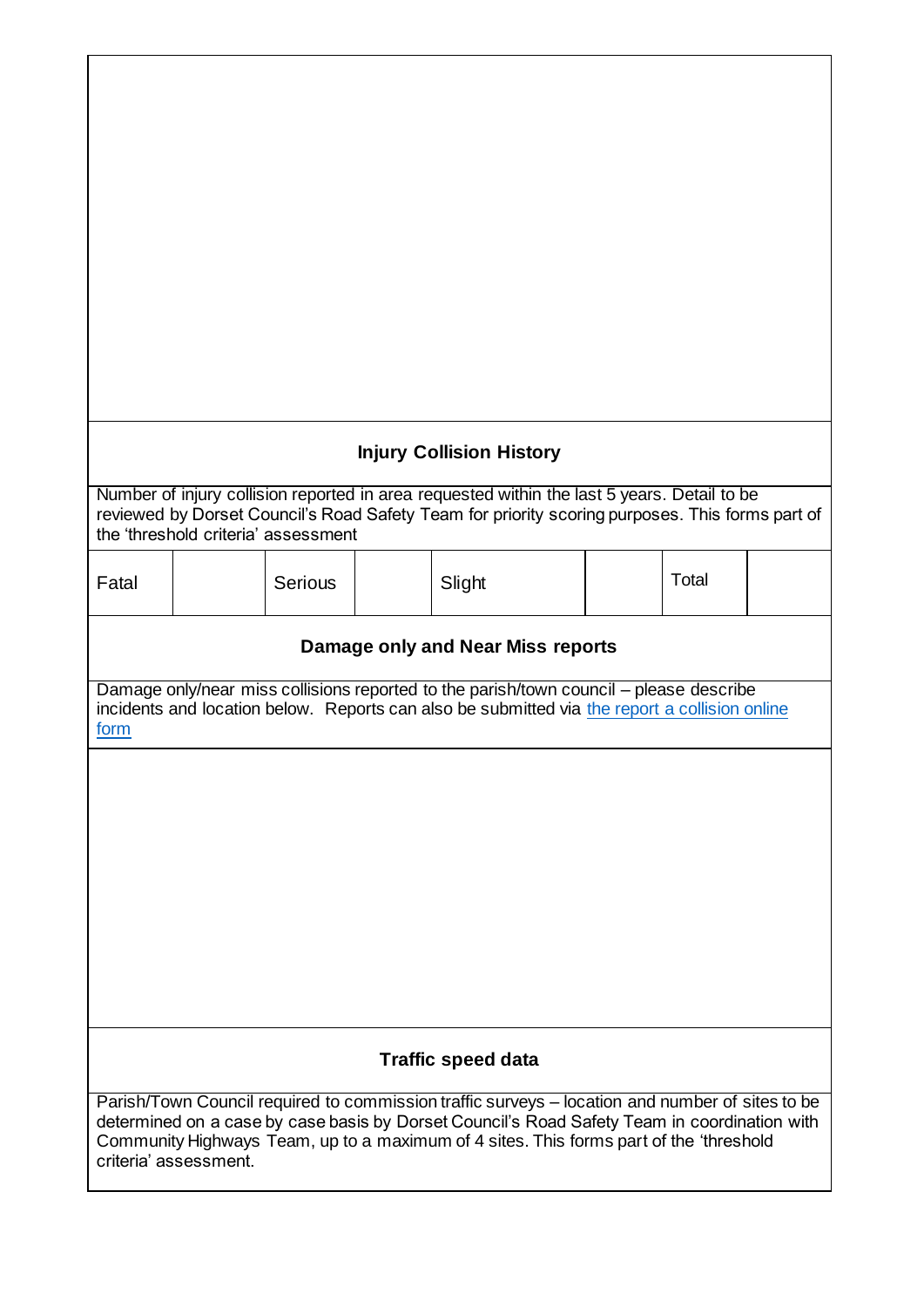|                                                                                                                                                                                                                |  | Date from/to                                | Mean avg. speed                                                                                 | 85 <sup>tho</sup> %ile<br>speed | Avg. Daily Traffic<br>Flow |  |  |  |
|----------------------------------------------------------------------------------------------------------------------------------------------------------------------------------------------------------------|--|---------------------------------------------|-------------------------------------------------------------------------------------------------|---------------------------------|----------------------------|--|--|--|
| Site 1                                                                                                                                                                                                         |  |                                             |                                                                                                 |                                 |                            |  |  |  |
| Site 2                                                                                                                                                                                                         |  |                                             |                                                                                                 |                                 |                            |  |  |  |
| Site 3                                                                                                                                                                                                         |  |                                             |                                                                                                 |                                 |                            |  |  |  |
| Site 4                                                                                                                                                                                                         |  |                                             |                                                                                                 |                                 |                            |  |  |  |
| Local facilities covered by proposed 20mph scheme                                                                                                                                                              |  |                                             |                                                                                                 |                                 |                            |  |  |  |
|                                                                                                                                                                                                                |  |                                             | Include additional comments regarding level of use and specific concerns                        |                                 |                            |  |  |  |
| School(s)                                                                                                                                                                                                      |  |                                             |                                                                                                 |                                 |                            |  |  |  |
| Shops/Retail                                                                                                                                                                                                   |  |                                             |                                                                                                 |                                 |                            |  |  |  |
| Church                                                                                                                                                                                                         |  |                                             |                                                                                                 |                                 |                            |  |  |  |
| Community centre                                                                                                                                                                                               |  |                                             |                                                                                                 |                                 |                            |  |  |  |
| <b>Village hall</b>                                                                                                                                                                                            |  |                                             |                                                                                                 |                                 |                            |  |  |  |
| Hospitality                                                                                                                                                                                                    |  |                                             |                                                                                                 |                                 |                            |  |  |  |
| <b>Health centre</b>                                                                                                                                                                                           |  |                                             |                                                                                                 |                                 |                            |  |  |  |
|                                                                                                                                                                                                                |  |                                             |                                                                                                 |                                 |                            |  |  |  |
| Other                                                                                                                                                                                                          |  |                                             |                                                                                                 |                                 |                            |  |  |  |
|                                                                                                                                                                                                                |  | generate and attract trips on foot or bike. | The above local facilities examples have been provided as they are facilities that could/should |                                 |                            |  |  |  |
|                                                                                                                                                                                                                |  |                                             | <b>Community Support</b>                                                                        |                                 |                            |  |  |  |
| Please provide evidence of the level of community support. This could be the results of a<br>survey carried out by the town/parish council and/or the results of local campaigns from within<br>the community. |  |                                             |                                                                                                 |                                 |                            |  |  |  |
|                                                                                                                                                                                                                |  |                                             |                                                                                                 |                                 |                            |  |  |  |
|                                                                                                                                                                                                                |  |                                             |                                                                                                 |                                 |                            |  |  |  |
|                                                                                                                                                                                                                |  |                                             |                                                                                                 |                                 |                            |  |  |  |
|                                                                                                                                                                                                                |  |                                             |                                                                                                 |                                 |                            |  |  |  |
|                                                                                                                                                                                                                |  |                                             |                                                                                                 |                                 |                            |  |  |  |
|                                                                                                                                                                                                                |  |                                             |                                                                                                 |                                 |                            |  |  |  |
|                                                                                                                                                                                                                |  |                                             |                                                                                                 |                                 |                            |  |  |  |
|                                                                                                                                                                                                                |  |                                             |                                                                                                 |                                 |                            |  |  |  |
|                                                                                                                                                                                                                |  |                                             |                                                                                                 |                                 |                            |  |  |  |
|                                                                                                                                                                                                                |  |                                             |                                                                                                 |                                 |                            |  |  |  |

 $\overline{\phantom{a}}$